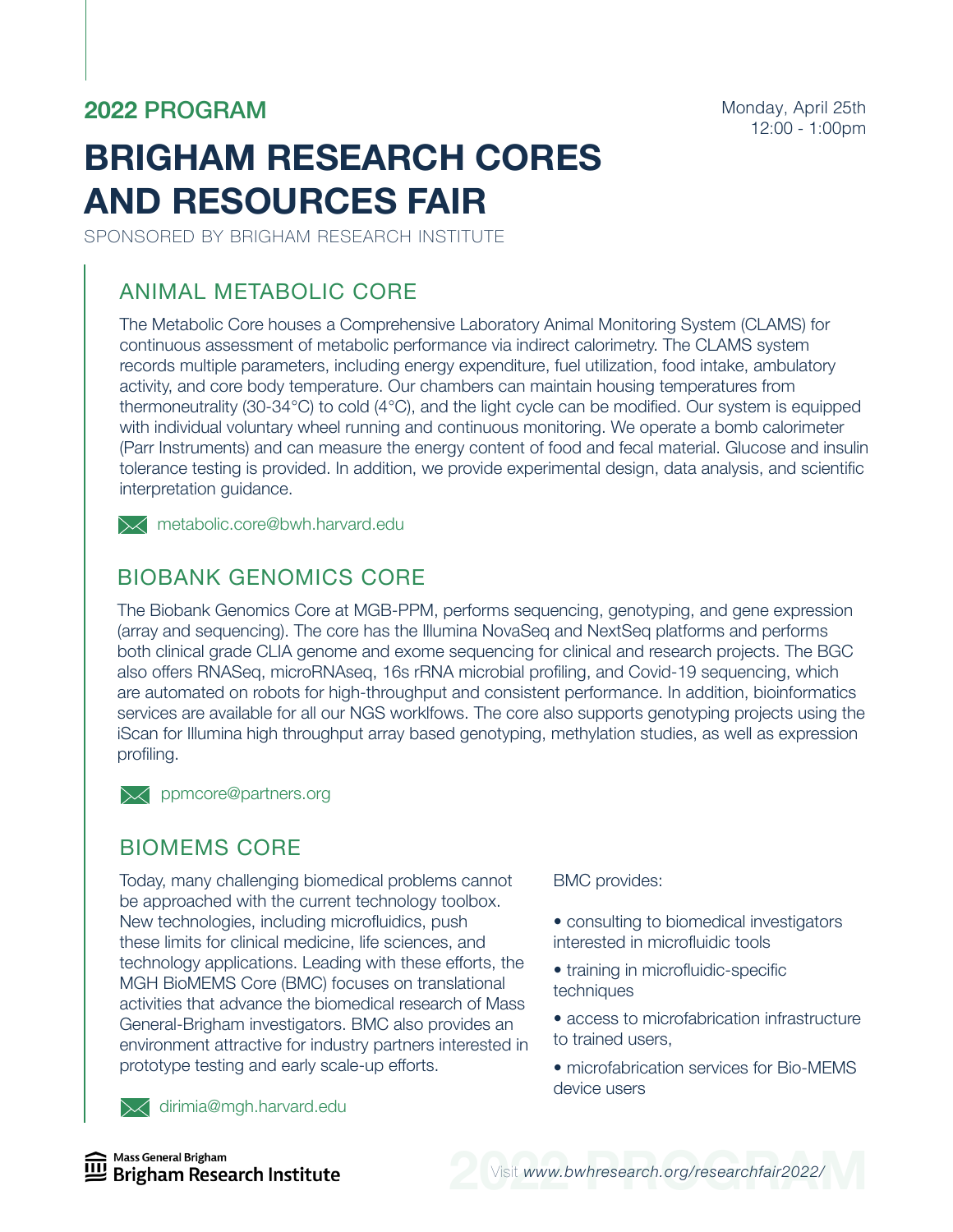# BONE DENSITY AND BODY COMPOSITION RESEARCH CORE

The Brigham and Women's Hospital's (BWH) Bone Density and Body Composition Research Core is part of the Skeletal Health and Osteoporosis Center and Bone Density Unit at 221 Longwood Avenue. This research core uses dual energy x-ray absorptiometry (DXA) to provide high quality measures of bone mineral density (BMD, VFA and TBS) and body composition (fat, lean tissue, and visceral adiposity). Dr. Meryl S. LeBoff, the Director of this research core and Chief of the Calcium and Bone Section, and the staff have been performing clinical research scans for over 30 years and are committed to maintaining the highest standards of quality control to advance interdisciplinary health sciences research.

**X** cyu@bwh.harvard.edu

#### BRIGHAM IGNITE

Brigham Ignite is an early-stage innovation acceleration program for innovators at Brigham and Women's Hospital. Our program is focused on advancing discoveries with clinical and commercial potential while guiding researchers through the development process. We provide a team of experts in the areas of Licensing, Product Development, Intellectual Property, and Commercialization that will help you take your first steps onto the path of translation. There are two levels of funding available to program applicants. All award recipients, through both the Seed and Development programs, receive support from a program manager with industry experience to identify and refine objectives, develop plans, and manage projects to a successful exit. To date, we have made five awards, and additional funding decisions are ongoing.

 $\mathbb{\times}$  emckenna4@partners.org

#### BRIGHAM RESEARCH ASSAY CORE LABORATORY

The BRAC Laboratory provides a comprehensive menu of high-quality research assays to the research community at competitive costs. We are a CDC and CLIA certified laboratory and is accredited by the Joint Commission. We seek to meet the needs of its investigators with new and relevant technologies, and evolving research support. The BRAC lab offers analysis by LC/MS/MS, Equilibrium Dialysis, RIA, ELISA, or Chemiluminescence of over 70 high-sensitive assays, including uncommon assays such as Ghrelin, Free Testosterone, GDF-8, GDF-11, DABK, and DAKD. We can also develop new assays upon request and offer a variety of services such as sample storage, PBMC Isolation and DNA Extraction.

 $\times$  brac@partners.org

#### BWH CENTER FOR CLINICAL INVESTIGATIONS

The Center for Clinical Investigation (CCI) is the home for clinical research at Brigham and Women's Hospital. The CCI provides outpatient and inpatient clinical facilities. We support both adult and newborn research services for research investigators or industry collaborators translating promising clinical research ideas into successful protocols. Our mission is to maximize BWH's ability to conduct clinical research as effectively and accurately as possible. We provide a full range of research support, facilities, and services to meet the demands of investigators through the protocol start up, implementation, data analysis, and reporting phases of clinical research activities

**X** cci@bwh.harvard.edu

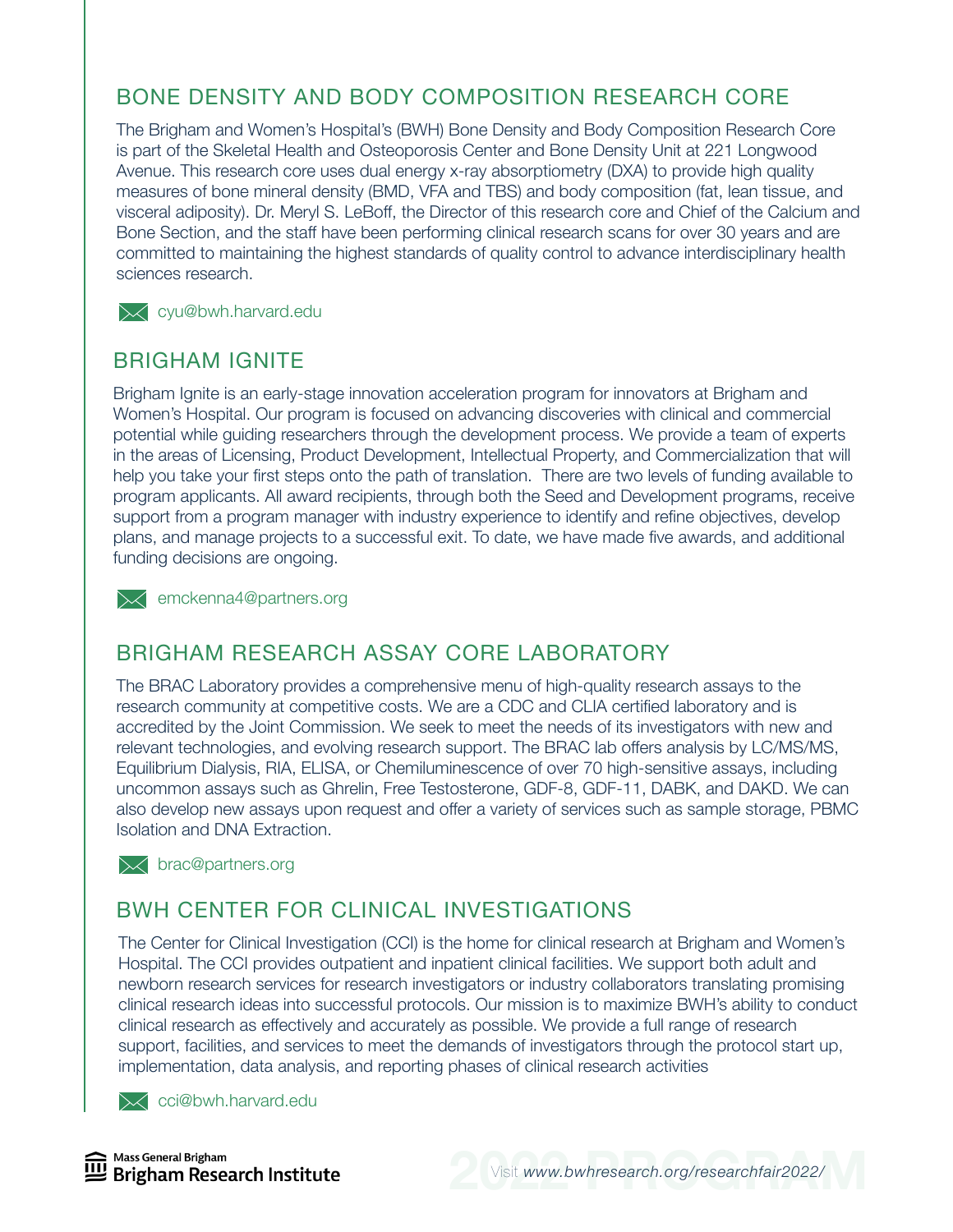# CANARY NATURAL LANGUAGE PROCESSING PLATFORM

Canary is a free / open-source platform for development of natural language processing (NLP) tools. It is a GUI-based software that is oriented towards researchers, clinicians and analysts without computer science background to empower them to create their own NLP tools. Canary supports many advanced NLP features, such as extraction of concept-value pairs (e.g. left ventricular ejection fraction) and identification of concepts distributed across multiple sentences; all RPDR file formats are supported. Canary has been downloaded by hundreds of users across the world and has been used in a number of research studies, including several at BWH and MGH.

 $\mathbb{R}$  aturchin@bwh.harvard.edu

#### CENTER FOR ADVANCED MOLECULAR DIAGNOSTICS TRANSLATIONAL BIOMARKER CORE

BWH's Center for Advanced Molecular Diagnostics (CAMD) is a CLIA-certified clinical molecular and cytogenetics diagnostics laboratory offering a wide range of high quality, innovative genetic cancer diagnostic services. Within CAMD, the Translational Biomarker Core (TBC, formerly the CAMD Research Core) provides the same clinical grade sample preparation and diagnostic testing services on a fee for service basis to support both local and global research communities. Studies performed in partnership with TBC span grant-funded academic research to active academic and industry sponsored clinical trials.

**X** pwachirakantapong@bwh.harvard.edu

#### DIGITAL INNOVATION HUB

Founded in 2013, the Brigham Digital Innovation Hub, or iHub, functions as the center for digital health at Brigham and Women's Hospital. Our vision is to advance the digital transformation in health care through technology and innovation. We empower individuals to think boldly, unlocking new potentials, while making progress towards a healthier world for our patients, clinicians, employees for all. Our mission is to enable Brigham innovators in their pursuit of digitally-enabled ideas, to convene stakeholders to create impact and value, to lead the digital transformation of our integrated health system by supporting strategic initiatives and digital product developments. To promote patient-centered, efficient, and safe care through use, development, evaluation and commercialization of digital health.

 $\lambda$  ihub@partners.org

#### GENOMICS AND BIOINFORMATICS HUB

The Genomics and Bioinformatics Hub at Brigham and Women's Hospital provides bioinformatics collaborations, services and trainings to researchers in and out of Brigham. We assist researchers for grant writing, next-generation sequencing (NGS) experimental design and data analysis, including bulk and single-cell RNA-seq data analysis, ATAC-seq, (ChIP)-seq, Hi-C, CAGE data analysis et.al. We also have two next-generation sequencing (NGS) machines free for researchers at Brigham to use, they are Illumina NextSeq sequencer and 10X Genomics Chromium.

**X** bioinformatics@bwh.harvard.edu

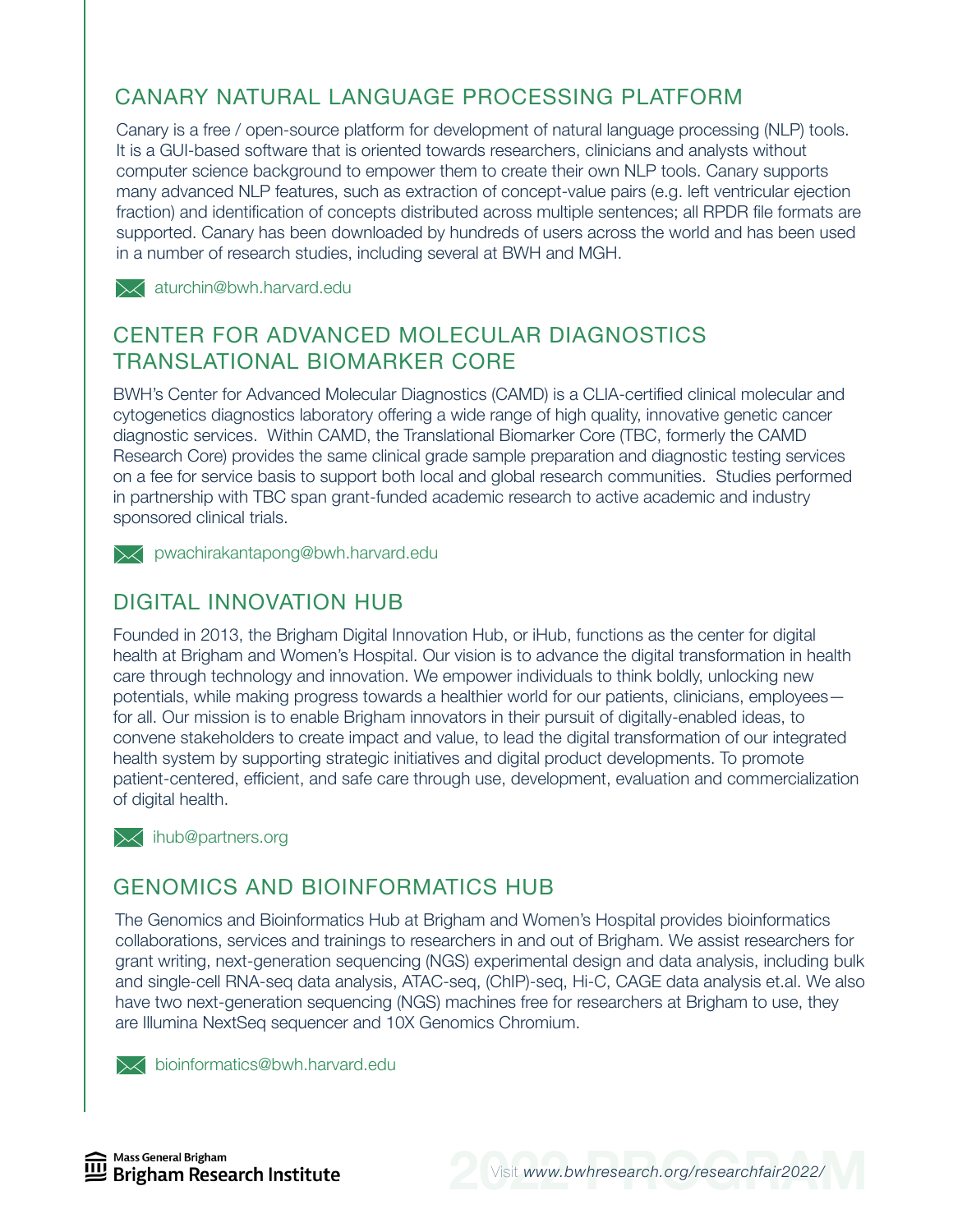# HARVARD CATALYST BIOSTATISTICS CONSULTING PROGRAM

The Harvard Catalyst Biostatistical Consulting Program, funded by the National Institutes of Health, supports Harvard postdoctoral and faculty investigators undertaking clinical and translational research. Drawing on a team of highly skilled biostatisticians from the Harvard academic medical and hospital community, the program offers consultations and expertise on a range of relevant areas to researchers as they launch new clinical and translation projects. The program also promotes the development and mentoring of Harvard Catalyst biostatisticians, as well as biostatistical training for clinical investigators.

Statistical services focus on clinical and translational projects in the early stages of development. Typical consultations are between 1-3 hours, rarely exceed 10 hours, and include the following:

- Grant submission/resubmission
- IRB submission
- Protocol review
- Design for non-grant project/feasibility consultation
- Analysis planning and advice
- Assistance with response to a manuscript/journal reviewer

Walk-In Office Hours - Harvard Catalyst Biostatistical Consulting Program and the Center for Clinical Investigation at BWH offer weekly consultations virtually during COVID 19 pandemic. No reservation is required, and it is free. Biostatisticians will answer your statistical questions, guide you to more indepth support, and will be available for both short- and long-term collaborations.

#### Office Hours: Tuesdays, 1:00pm-2:00pm

Availability: Anyone with a Harvard Medical School affiliation.

**X** maurer@bwh.harvard.edu

#### INVESTIGATIONAL DRUG SERVICE

The Brigham and Women's Hospital Investigational Drug Service (IDS) is division of the Department of Pharmacy Services and is devoted to the coordination of human drug research activities at Brigham and Women's Hospital. This includes developing procedures to ensure timely and safe drug dispensing, maintaining inventory of investigational drugs, blinding and randomizing drug studies, serving as an information resource regarding investigational drugs and study protocols, meeting with principle investigators and study groups, participating in protocols as co-investigators and reviewing protocols as members of the Mass General Brigham Human Research Committee. IDS acts as an informational resource for other Brigham and Women Hospital pharmacists and clinicians to assist in answering questions and solving dispensing issues with foreign drugs, orphan drugs, continued use of non-FDA approved agents from other institutions and emergency use investigational medications.

In an effort to comply with state, federal, accrediting bodies, and study sponsors; the BWH investigational drug services can support the following scenarios:

- Investigational new drugs being studied under an IND
- FDA approved drugs being studied under an IND or with IND exemption
- Drugs being studied under an Emergency IND

**XX** bwhrxids@partners.org

Mass General Brigham **Brigham Research Institute** 

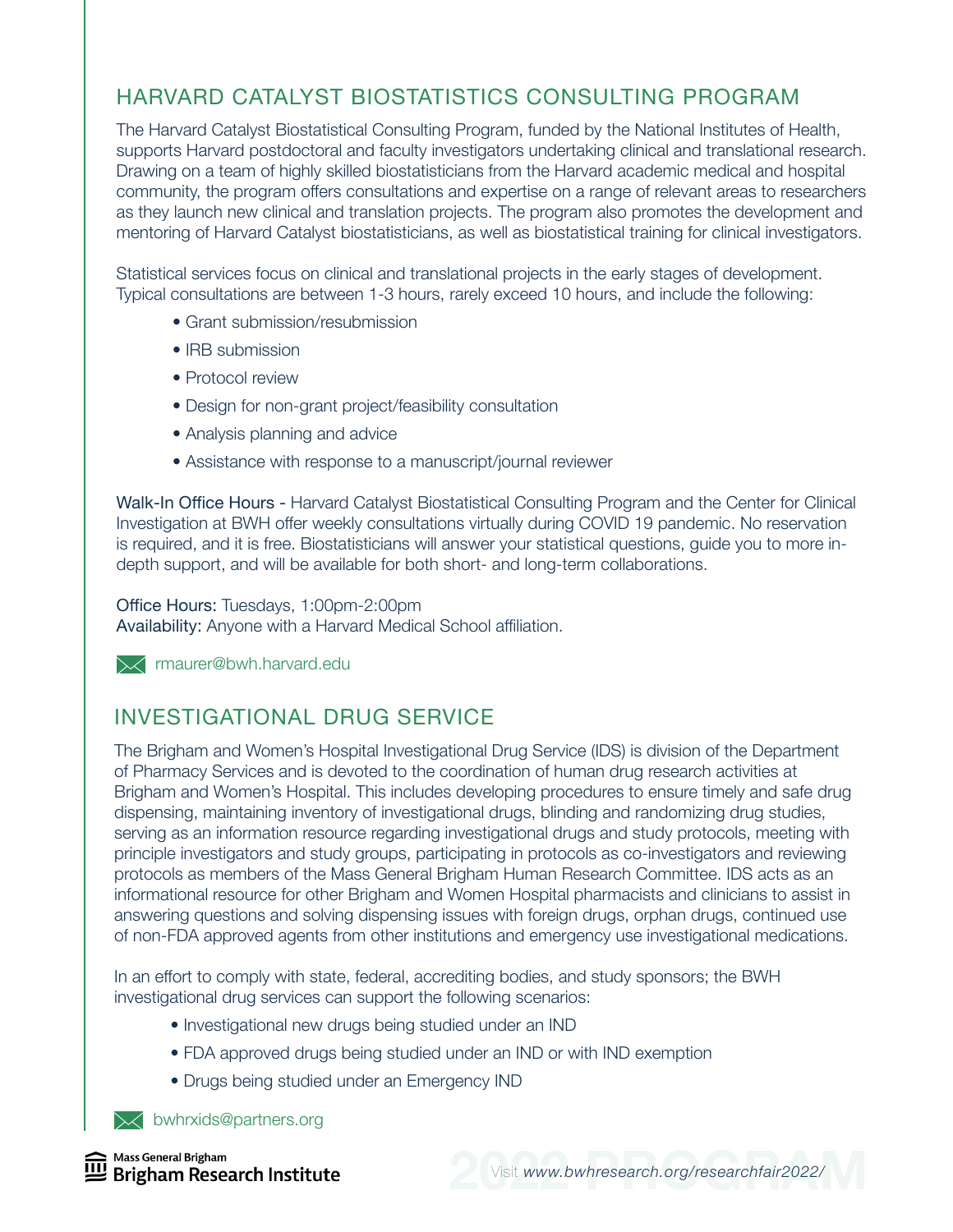# LMA CYTOF ANTIBODY CORE

Utilizing a 42 metal catalogue, we have developed panels for both human & mouse immune cell subsets, along with other cell classifications. With over 450 unique conjugations, any user can create their own panel from our inventory. Metal cross-talk & antibody sensitivity knowledge is used to carefully design each panel. Following design & conjugation, all antibodies are validated on the CyTOF with a standard staining procedure. If a marker is desired that is not available in the current inventory, one can make a request. These custom conjugations allow the user to collaborate with us to find the best metal choice to fit their panel & potentially the core inventory. Through this centralized resource, collaborations & panel expansion is readily accomplished.

**X** bhancock2@bwh.harvard.edu

#### MOUSE BEHAVIOR CORE

The Mouse Behavior Core (MBC) provides facilities, equipment, and training to characterize a range of mouse behaviors including cognitive function, sensory and motor responses, social interaction and anxiety. We offer consultation services for the design and analysis of behavioral studies, training in the operation of equipment for investigators who perform their own studies, and full-service including studies and data analyses performed by the MBC staff. The MBC staff promote the highest standards of mouse behavior research.

**X** barbara caldarone@hms.harvard.edu

## NEUROTECHNOLOGY STUDIO

The NeuroTechnology Studio (NTS) is a dynamic and fast-expanding core facility, founded in 2017 in an effort to unify brain researchers across departments and disciplines within the Brigham and Women's Hospital (BWH) and other local institutions. The core has acquired major imaging instruments including: Zeiss LSM880+AiryScan confocal microscope, GE INCELL Analyzer 2200, Leica DMi8 widefield microscope, Thorlab Multiphoton Mesoscope, and Bruker Ultima 2pPlus multiphoton microscope.The NTS also supports molecular profiling and functional phenotyping, and hosts instruments including Agilent Seahorse (cellular metabolic function), Illumina NextSeq550 and 10X genomics chromium controller.

**X** Iding@bwh.harvard.edu

#### PATIENT-REPORTED OUTCOME, VALUE AND EXPERIENCE (PROVE) CENTER

The Patient-Reported Outcome, Value and Experience (PROVE) Center focuses on studying what matters most to patients, by understanding patient and caregiver preferences and values, to promote and operationalize high-value and patient-centered care at MassGeneral Brigham, and globally. Our mission is to expand the collection, analysis and utilization of patient-reported outcome measures (PROMs). We are a team of clinicians, psychometricians, and data scientists who collaborate with healthcare professionals, researchers, patients, and decision-makers to amplify the patient's and caregiver's voice in treatment planning, organization, and delivery, as well as reimbursement. The PROVE Center PROMs Research Launch Pad provides a consultant service to help clinicians and researchers seeking support for PROM-related research projects.

**X** medelen@bwh.harvard.edu